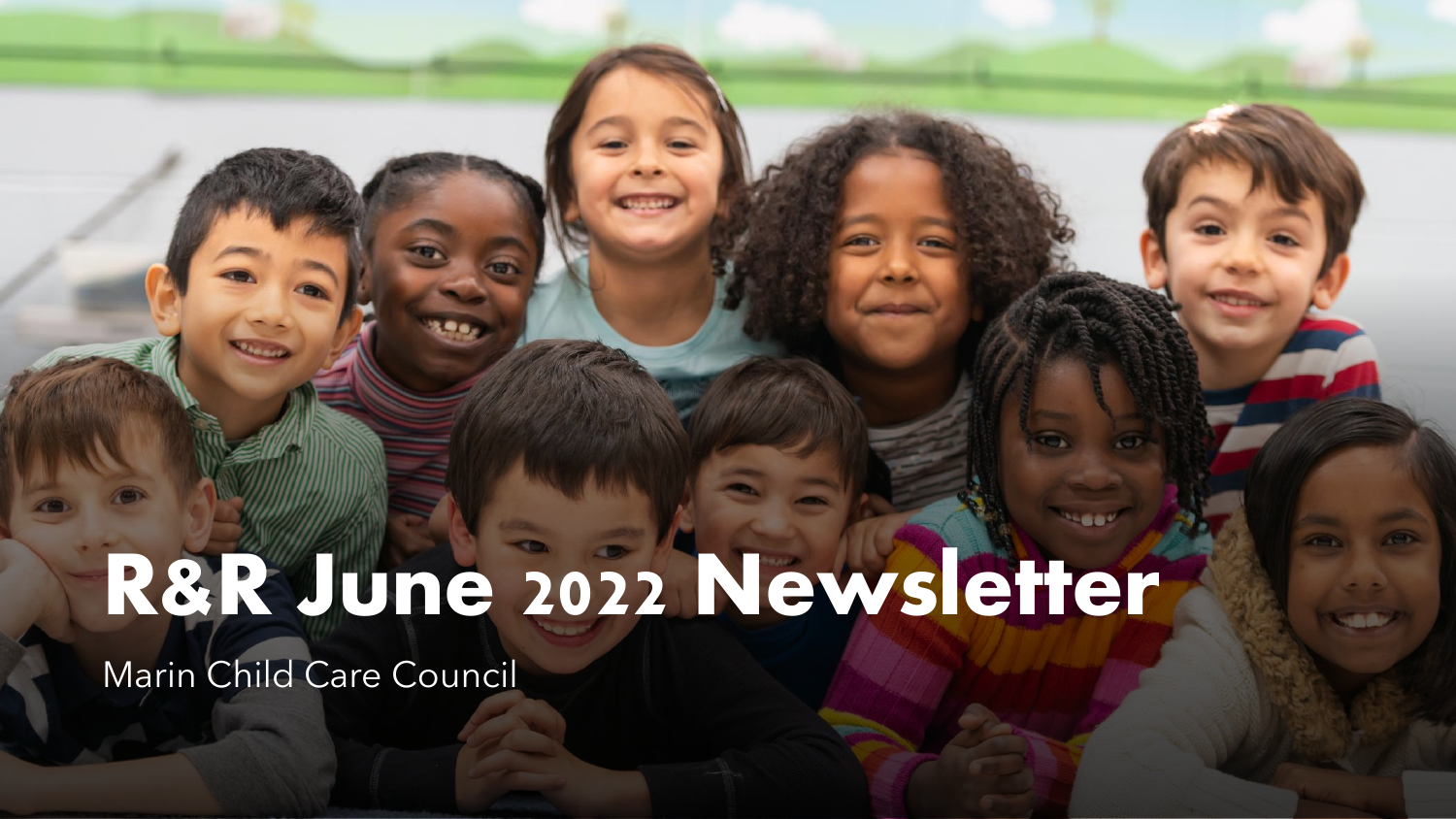# June workshops

3 Day Trauma Informed Care Training

June 7-9 th 6:30pm-8:30pm

Presenter: Julie Kurtz

People who have been traumatized need support and understanding from those around them. Often, trauma survivors can be re-traumatized by well-meaning caregivers and community service providers. Join us for this 3 Day Trauma informative series that will give you practical strategies for your work with young children.

Dental Education in ECE

June 15th 6:30pm-8:30pm

### Presenter: Public Health

Join Marin County Public Health on ways to integrate dental education into your Child Care program. Interested in incorporating a dental program or dental education to your school? Ask questions and learn the importance of dental education for children and ways to support oral health for children. Find out more information to share for families and children as well



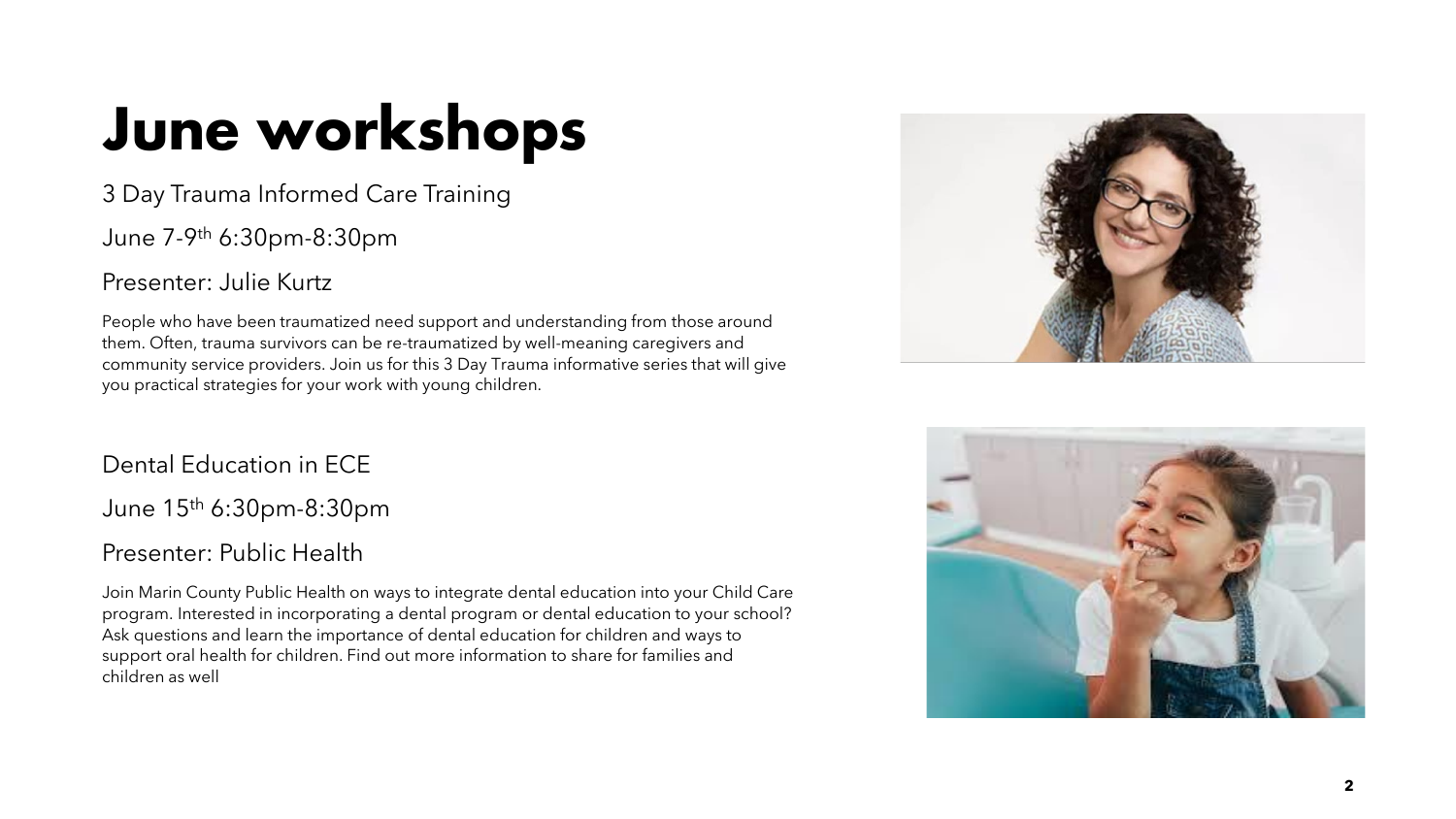## Director's Café/Provider Support Brigade

### Center Directors ONIYII

Marin Child Care Council is inviting you to a scheduled Zoom meeting

Topic: Directors Café Time: June 21, 2022 @ 6:00 PM Pacific Time (US and Canada)

#### Join Zoom Meeting

**https://us02web.zoom.us/j/82816936439?pwd=amdNUFFya0NKU2FUNU9XTnB2Wjcwdz09**

Meeting ID: 828 1693 6439

Passcode: 631845

### Family Child Care Provider's ONLY!!

Marin Child Care Council is inviting you to a scheduled Zoom meeting

Topic: Provider Support Time: June 14, 2022 @ 6:30 PM Pacific Time (US and Canada)

#### Join Zoom Meeting

https://us02web.zoom.us/j/87946810153

Meeting ID: 879 4681 0153

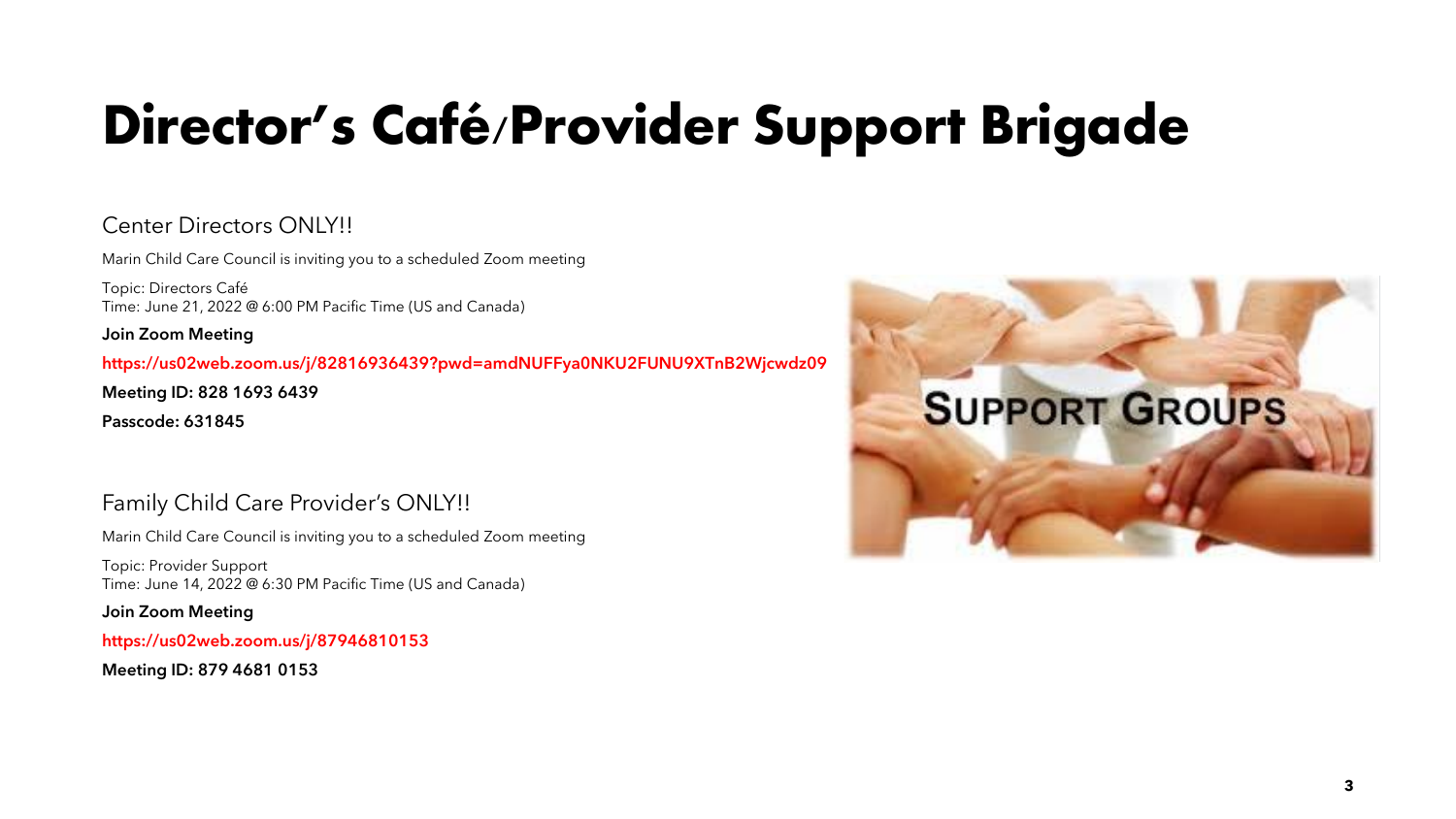

### HEAL NEWS

#### **Sunscreen**

Choose the right sunscreen for your families and share info for the families you serve. Share with parents and create a healthy policy around the use of safe sunscreens- to learn more contact Madelene and refer to resources below.

Sunscreen ingredients to AVOID:

- Oxybenzone
- Octinoxate (Octyl methoxycinnamate)
- Homosalate
- Octisalate
- **Octocrylene**
- Avobenzone

Ingredients in Sunscreen to GET:

- Non nano zinc
- Mineral sunscreen
- Titanium dioxide and zinc oxide (non-spray form)

Remember you never want to use aerosol sunscreen or bug repellent or 2 in one sunscreen bug repellent products.

For more resources visit the website below: <https://www.ewg.org/sunscreen/report/the-trouble-with-sunscreen-chemicals/>

#### **WIFI**

"WIFI what you need to know for children health" was a very important topic and learning opportunity for providers. With great feedback another class will be scheduled for parents and will be open for providers who were not able to attend. Till then remember the 3 Ds when using Smart devices and wireless technologies

- Disconnect (often)
- Duration (be mindful how long they are in use)
- Distance (don't have on body or to head)

For more great resources visit websites below: <https://ehtrust.org/> <https://cehn.org/our-work/eco-healthy-child-care/ehcc-faqs/faqs-wireless-radiation/>

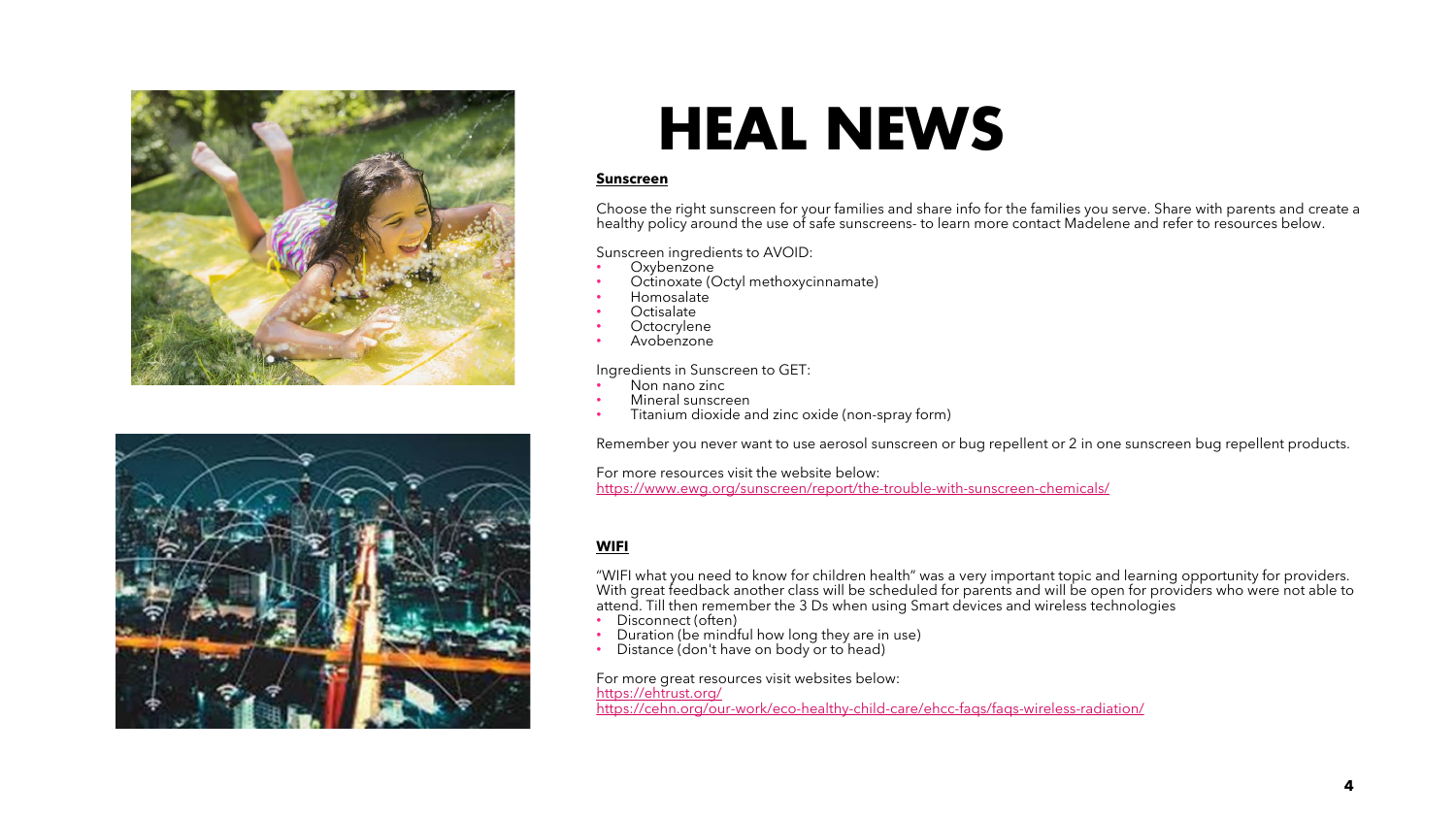# In Person Play Group

### Play Group



June 16th  $10:30$  am $-11:30$  am

Ages 0-5 years old Groups are free and everyone is welcome to join!

Marin Child Care Council 555 Northgate Dr. San Rafael Ca 94903





**IN PERSON** Come meet new friends! Join us for some fun activities and story time.

Free for anyone in Marin County, come meet new friends!!

Ages 0-5 years old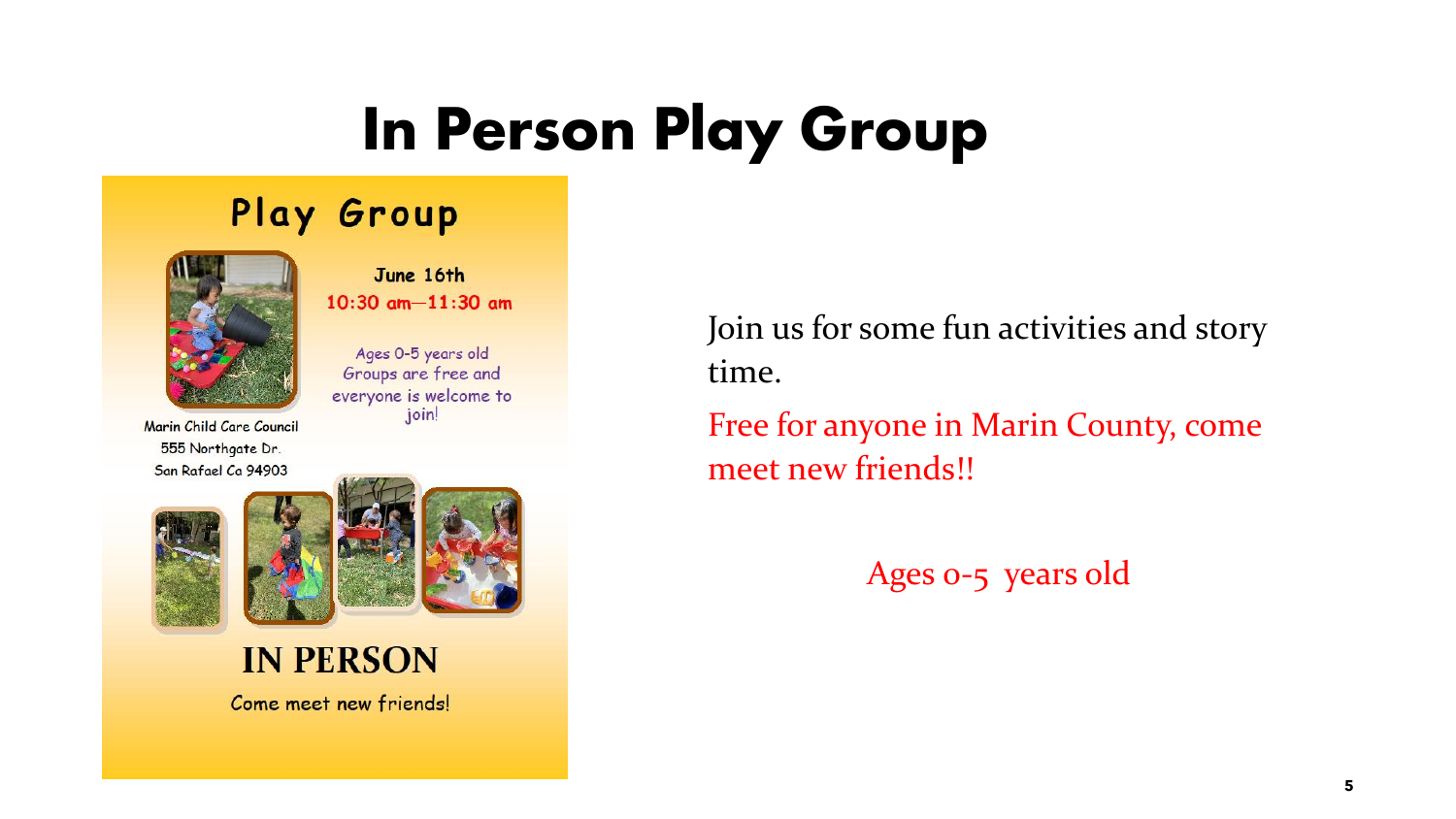# Learning Bus

Join the Learning Bus, outdoor story time! For more information, please visit <https://marinlibrary.org/learning-bus/>

### All library events are free!!



Join The Learning Bus our mobile Preschool Program! iAcompaña a El Bus Del Aprendizaje nuestro programa preescolar móvill



All Library events are free. Call (415) 497-1666 or visit marinlibrary.org/learning-bus/ Todos los eventos de la biblioteca son gratuitos. Llame (415) 497-1666 or visite marinlibrary.org/learning-bus/